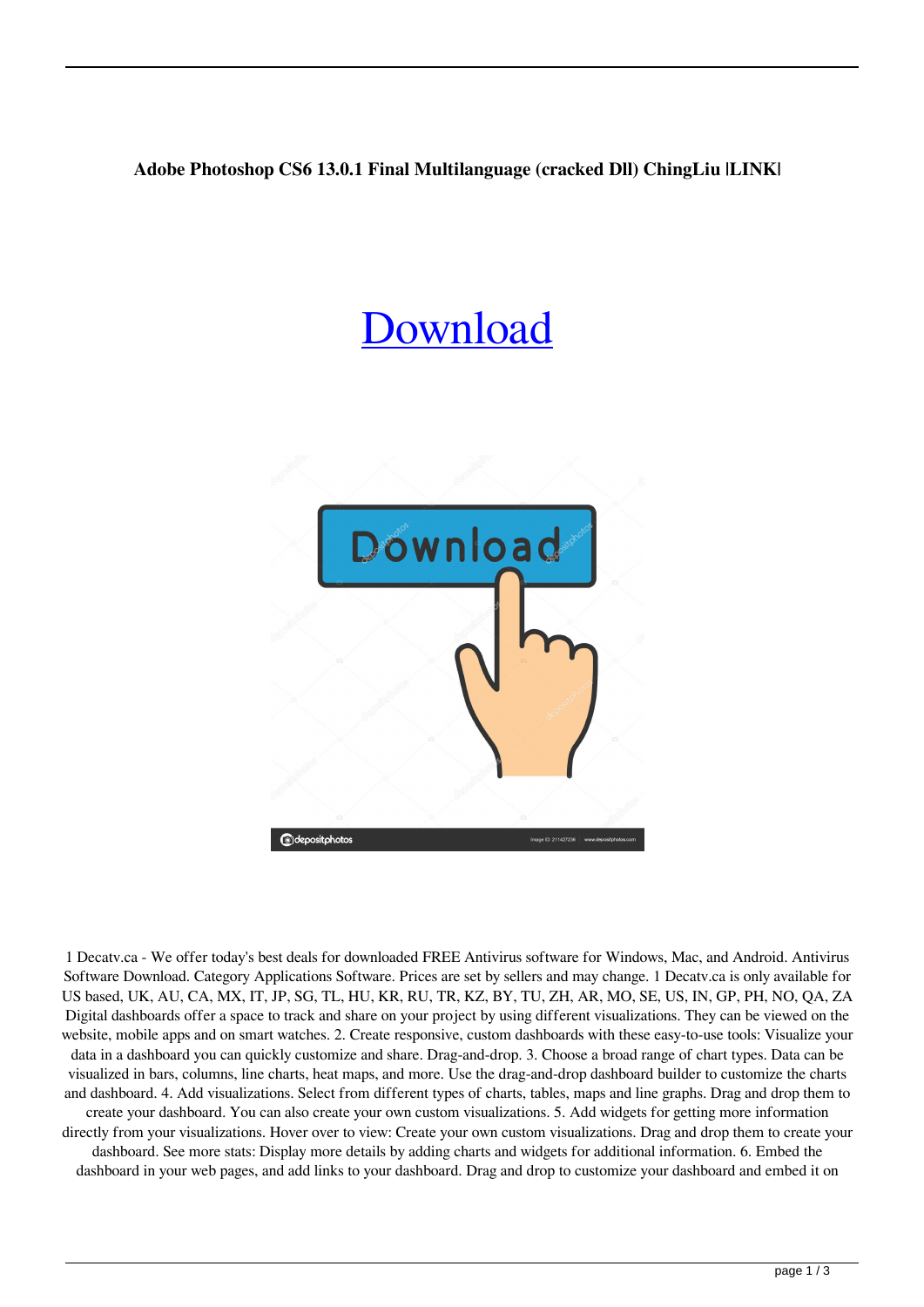your website. Share it to social media and more. 7. Automatically refresh your dashboard from the database. Your dashboard will always display the most recent data from the database. Did you find any issues? Please report them at: Please follow us on Twitter: 1 Decatv.ca is only available for US based, UK, AU, CA, MX, IT, JP, SG, TL, HU, KR, RU, TR, KZ, BY, TU, ZH, AR, MO, SE, US, IN, GP